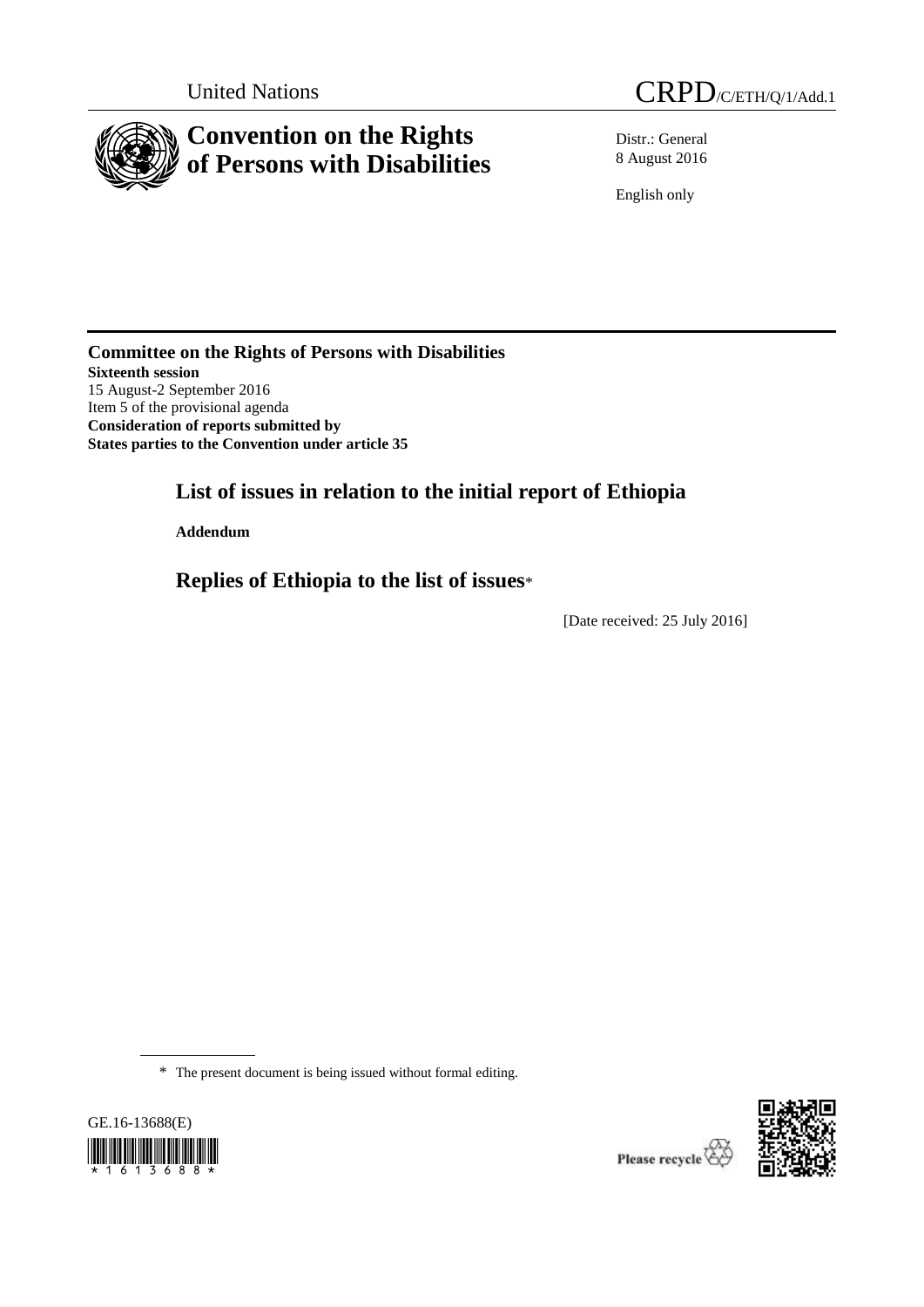# **Introduction**

1. The International Committee on the Rights of Persons with Disabilities, through the Secretariat of the United Nations (Office of the High Commissioner for Human Rights), has requested the Federal Democratic Republic of Ethiopia as a state party to provide additional information to the list of issues on its initial report submitted in November 2012. Accordingly, Ethiopia is pleased to provide response to each of the list of issues as follows:

# **A. Purpose and General Obligations**

### **Reply to the issues raised in paragraph 1 of the list of issues (CRPD/C/ETH/Q/1)**

2. The Government of the Federal Democratic Republic of Ethiopia has realized from the outset that effective implementation of the UNCRPD document requires the adoption of comprehensive anti-discriminatory legislations in all areas alongside the UNCRPD document. The government examined the UNCRPD document and obligations prior to the ratification for consistency with the legislations of the country. It was understood that most legislations were basically not contradicting with the UNCRPD document though there are still some laws that need to be harmonized in the process of implementation. The process of harmonization began during the first two years period of the implementation with the objective of establishing anti-discriminatory legislation and anti-discriminatory provisions in the relevant sectors such as employment, education and Social Security. The responsibility to protect persons with disabilities from any type of discrimination is not only limited to the state or public bodies, but the responsibility also goes to private organizations and to individuals.

3. The concept of disability has been harmonized in the different laws, policies, strategies and action plans of the country some of which are indicated below.

4. The Right to Employment of Persons with Disabilities Proclamation No. 568/2000 reads as " "Person with disability" means an individual whose equal employment opportunity is reduced as a result of his physical, mental or sensory impairments in relation with social, economic and cultural discrimination."

5. The Federal Civil Servants Proclamation No. 515/2007 Article 13 (4) provides that "The definition of disability is applicable in the appropriate law relating to disability shall also apply for the purpose of this article." The term "appropriate law" refers to the concept of disabilities of the UNCRPD.

6. The National Plan of Action for Persons with disabilities (2012-2021) defines disability in the context of the UNCRPD as "Persons with disabilities that include those who have long-term physical, mental, intellectual or sensory impairments which in interaction with various barriers may hinder their full and effective participation in society on an equal basis with others."

### **Reply to the issues raised in paragraph 2 of the list of issues**

7. In order to match with the development progress of the country, Ethiopia has been revising the laws, declarations and policies related to disability. There have been also efforts to remove guidelines, provisions, terminologies and definitions that manifest some sort of contradiction with the convention. Such revisions have been done at different times in almost all sectors. The major laws reviewed include proclamations on employment, building and construction, the Criminal Law, the Developmental Social Welfare Policy (DSWP) 1997 that was under revision and being replaced in 2014 by the National Social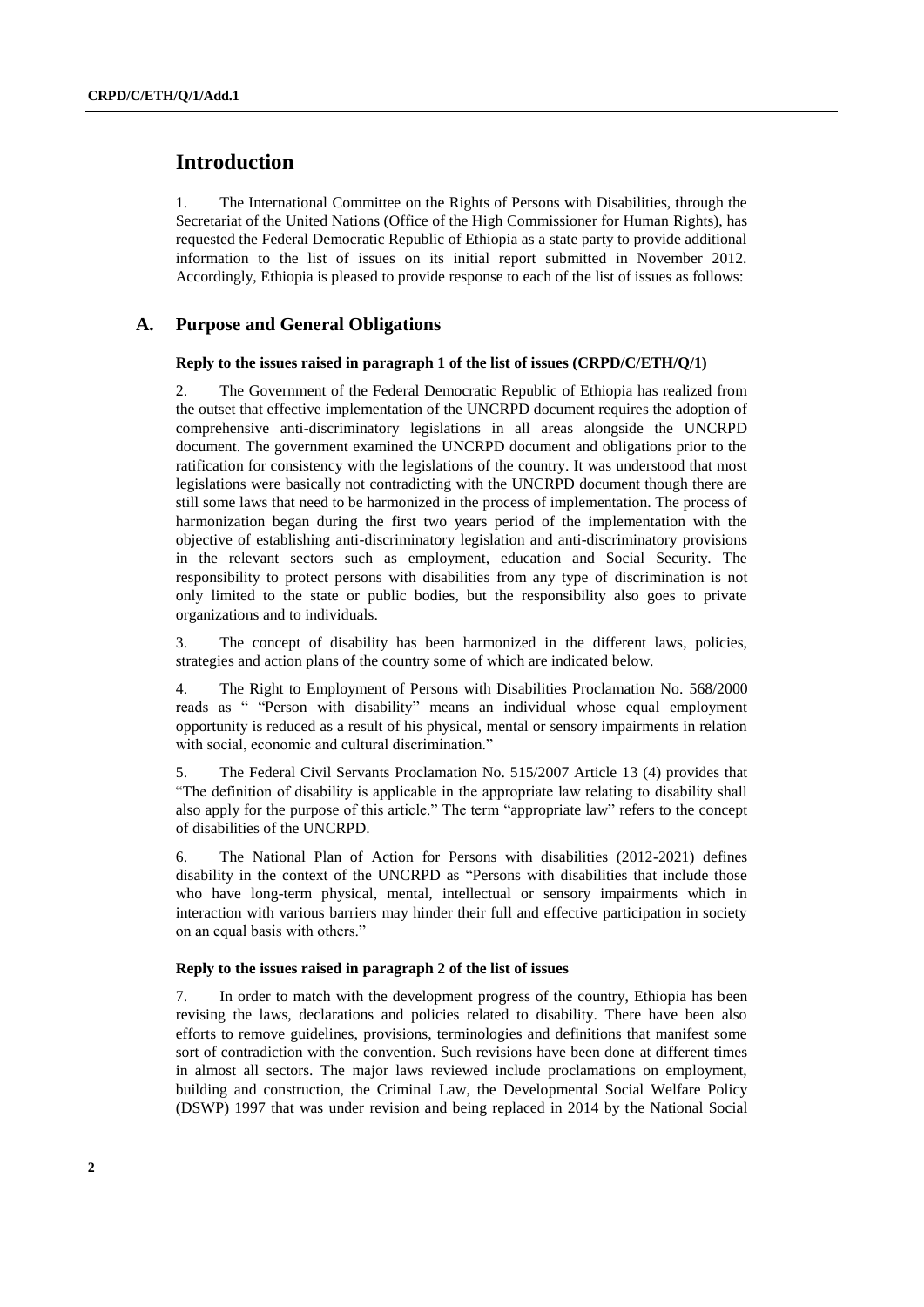Protection Policy. The Labor Proclamation 377/2003 was amended by Proclamation No. 494/2006. The Labor amendment makes unlawful for employers to discriminate based on disability in recruitment and promotion. This amendment gives the right to persons with disabilities to compete on an equal basis with others and helps them in increasing employment opportunities.

8. The Federation of Ethiopian National Associations of Persons with Disabilities (FENAPD) and its member associations have been working on issues of disability in close coordination with government bodies. Organizations of persons with disabilities (DPOs) have actively participated in the process of developing laws, policies, strategies and action plans through consultations and providing inputs.

#### **Reply to the issues raised in paragraph 3 of the list of issues**

9. The two National Plans of Actions serve as driving forces to change attitudes of viewing disability from a charity model to right based model.

### **(a) The National Plan of Action on Human Rights 2013-2015 brought some of the following major impacts and achievements:**

10. Executing bodies (Ministries and Agencies) are responsible and accountable to mainstream disability in their respective mandates. The then Ministry of Justice is mandated to coordinate the implementation of the National Plan of Action on Human Rights (2013-2015) in the different social sector executing bodies. Based on this, annual plan of Action is being prepared, implemented and regularly monitored. Executing bodies are also responsible to submit periodic performance reports to the House of Peoples' Representatives. The House of Peoples' Representatives evaluate the implementation of the UNCRPD as per the obligation of the country. Members of the House also include disability issues in their oversight of implementation of activities in their constituencies.

11. It has helped to carry out intensive awareness creation works at federal and regional levels with the ultimate objective of eliminating discrimination and harmful practices against persons with disabilities, to bring about positive attitudinal changes in the society to reduce discrimination, to increase the employability of persons with disabilities.

12. It helped to establish Coordinating Committees at federal and regional levels of the country to enhance the mainstreaming of disability issues in different laws and policy making processes and actual implementation of the development agendas of the country.

13. Supervisory and monitoring efforts have been enhanced during the design and construction of public buildings, basic infrastructures and condominium houses to ensure the accessibility to persons with disabilities.

14. The Ethiopian Broadcasting Authority has established a separate department which is responsible to ensure the equal participation and benefit for persons with disabilities. This includes tasks like media monitoring to ensure media programs on raising awareness and messages on the rights of persons with disabilities.

### **(b) The National Plan of Action(NPA) of Persons with disabilities (2012-2021) brought some of the following major impacts and achievements:**

15. Federal and regional concerned government sectors have been planning, implementing activities that are in line with their core mandates to create access for equal participation and to benefit persons with disabilities in an inclusive manner from all development endeavors. The government sectors structured under economic, social and good governance clusters develop their plans, implement and report their performances on the National Plan of Action to the Ministry of Labour and Social Affairs. The NPA has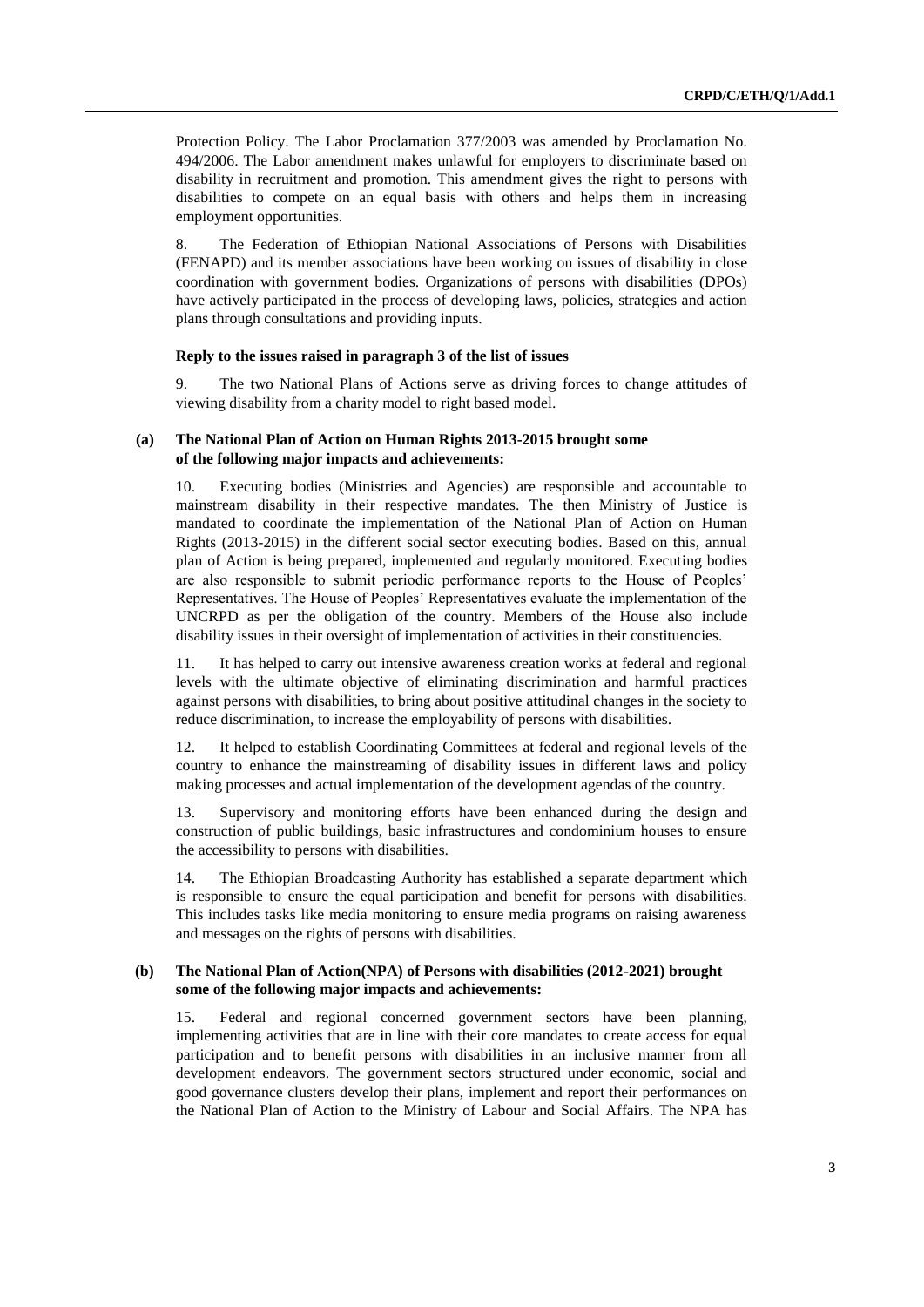increased the participation of DPOs in raising awareness, building capacities of their members, in the planning, implementing and monitoring of the intervention of the different thematic areas of the NPA.

16. In general, the two NPAs have contributed for the enhancement of mainstreaming and implementing the issues of Persons with disabilities by the different sectors along their mandates.

#### **Reply to the issues raised in paragraph 4 of the list of issues**

The objective of the restriction on funding is to discourage financial dependency on foreign financial resources. This restriction did not bring any problem on the rights and benefits of persons with disabilities. Still, Persons with disabilities are the first to be considered in the provision of services given by charities and societies in the country. The government, through the Ministry of Labour and Social Affairs, provides annual financial support based on their plans and implementation reports in a progressive manner to DPOs to build their capacities.

# **B. Specific Rights**

# **Equality and non-discrimination (art. 5)**

### **Reply to the issues raised in paragraph 5 of the list of issues**

18. The Employment of Persons with Disabilities Proclamation No. 568/2008 has clearly defined disability and outlaws any form of discrimination including lack of reasonable accommodation at workplace. The Federal Civil Servants Proclamation No. 515/2007 has also well articulated the concepts and principles of disability and granted persons with disabilities to have an equal opportunity for employment and employment related benefits (medical, disability pension and gratuity) with other candidates. Denial of reasonable accommodation in all areas other than employment is considered discrimination. The Labour Proclamation 377/2003 has defined disability in relation to work injury and the entitlements of persons with disabilities. All these provisions are to address the possible discrimination and vulnerability of persons with disabilities. It is well recognized that lack of reasonable accommodation other than employment hampers the rights and inclusion of Persons with disabilities to access services, their equal opportunities and full participation in all development aspects. However, the absence of reasonable accommodation outside workplace cannot be attributed only to denial but mostly attributed to lack of awareness and low level of development of the country. The ongoing initiatives and efforts to make basic infrastructures and facilities, reasonable accommodations in courts, basic service (health, education, access to information etc.,) to make persons with disabilities all inclusive will gradually reduce and finally solve the problem of reasonable accommodation in areas other than employment.

#### **Reply to the issues raised in paragraph 6 of the list of issues**

19. The Ethiopian Human Rights Commission has been playing important roles in promotion and protection of the rights of Persons with disabilities. One of the mechanisms through which the Commission promotes and protects the rights of Persons with disabilities is that it considers the issue of disability in its monitoring mission. For instance, it has made prison monitoring from 2010-2012 in which special emphasis was given to the situation of Persons with disabilities and the challenges they face. As a result, consultative workshops and discussions were conducted with prison administrators on how to deal with those challenges and improve the situations.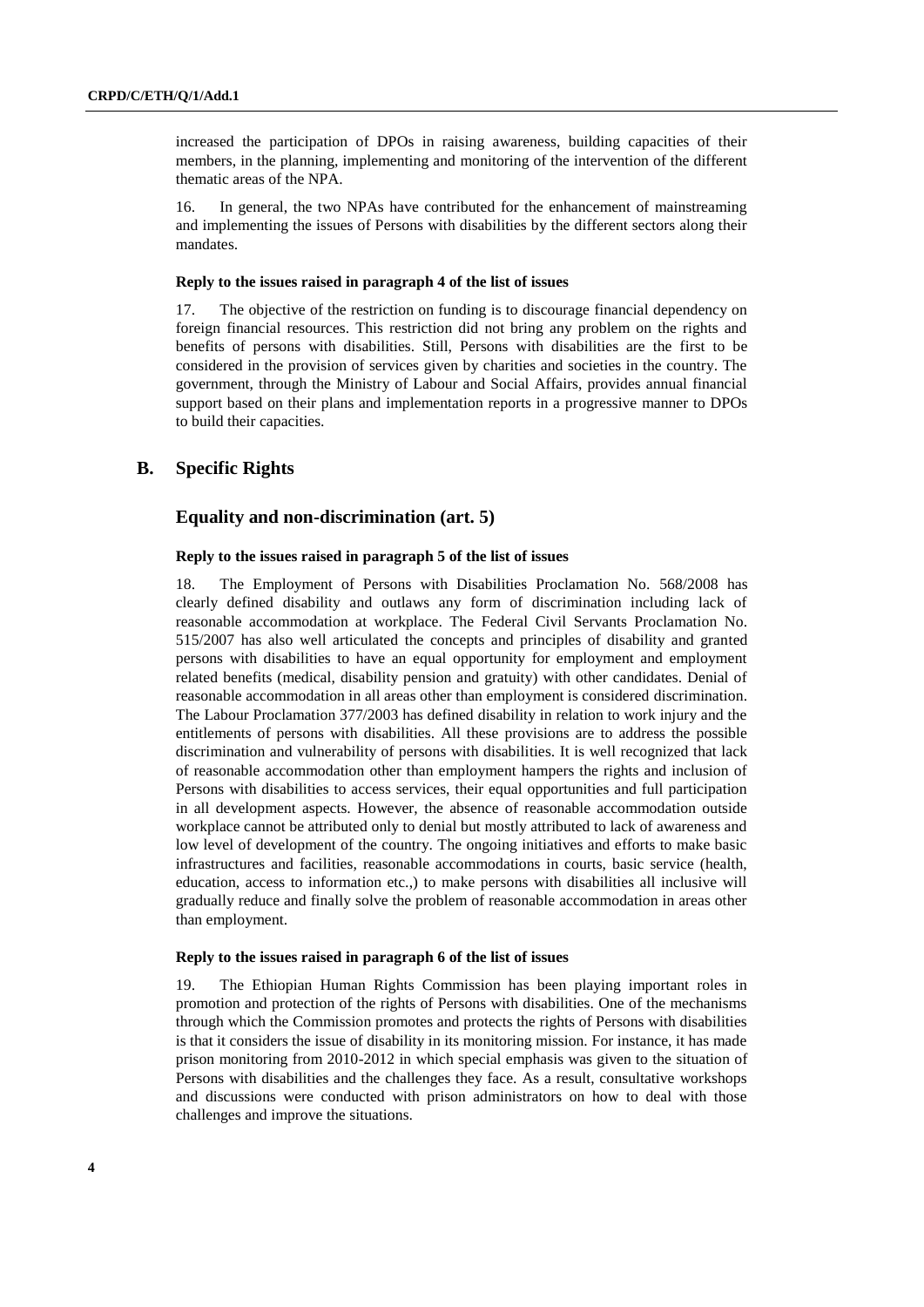20. The Commission has also been playing a great role in awareness creation campaigns on the rights of persons with disabilities. To this effect, other than the various face to face awareness raising programs, the Commission aired twenty four clips of 45 seconds each enclosing concise and easily understandable messages focusing on the rights of women, children, and persons with disabilities on the national television on a thrice per week schedule.

21. The Commission is also actively involved in promoting and protecting the rights of persons with disabilities through other such methods as organizing and providing trainings, conducting multi-sectoral and multi-stakeholder forums regarding the rights of persons with disabilities, and free legal aid provision programs in collaboration with civil societies and higher education institutions.

22. The Commission has mainstreamed the issue of disability into its organizational structure by creating a separate section led by a commissioner. This section is responsible to promote and protect the rights of various vulnerable groups including women, children, and Persons with disabilities. This structure has also its sub-ordinates in all regional branches of the Commission. Using these structures, the Commission is playing its own role for the effective implementation of the UNCRPD.

23. Similarly, the Ethiopian Institution of the Ombudsman has been conducting necessary monitoring activities across different organizations where violations of the rights of Persons with disabilities are suspected. For example, as far as administrative/governance problem is concerned, monitoring and controlling activities were conducted in institutions such as hospitals, primary and secondary schools, higher education institutions, and other related organizations. In order to improve the universal accessibility for persons with disabilities, the institution also works in close collaboration with concerned government authorities such as the Federal and Addis Ababa Road and Building Construction Authorities.

24. The Ombudsman has also been playing important role in promoting and protecting the rights of Persons with disabilities through receiving complaints from Persons with disabilities and intervening in solving their problems. The Ombudsman, (in collaboration with the Ethiopian Center on Disability and Development – a local NGO that deals with the promotion of the rights of Persons with disabilities), has created a free telephone line via which Persons with disabilities report any problem with regard to the violation of their rights. The Ombudsman has received a total of 45 complaints (persons with visual impairment 22, persons with leg disability 12, persons with hearing impairment 4, persons with hand disability 1, and persons with other types of disabilities 6) on which it conducted investigations and gave solutions.

# **Woman with disabilities (art. 6)**

#### **Reply to the issues raised in paragraph 7 of the list of issues**

25. The rights of women and girls in the country are being ensured through gender mainstreaming approach. Regarding the rights of women and girls with disabilities, there are various policies and programs to benefit women and girls in education that include affirmative action to join higher learning institutions, providing residential houses and working space and employment opportunities to increase their integration in society. The actual implementation is done at the grass root level in coordination and collaboration among the different relevant actors.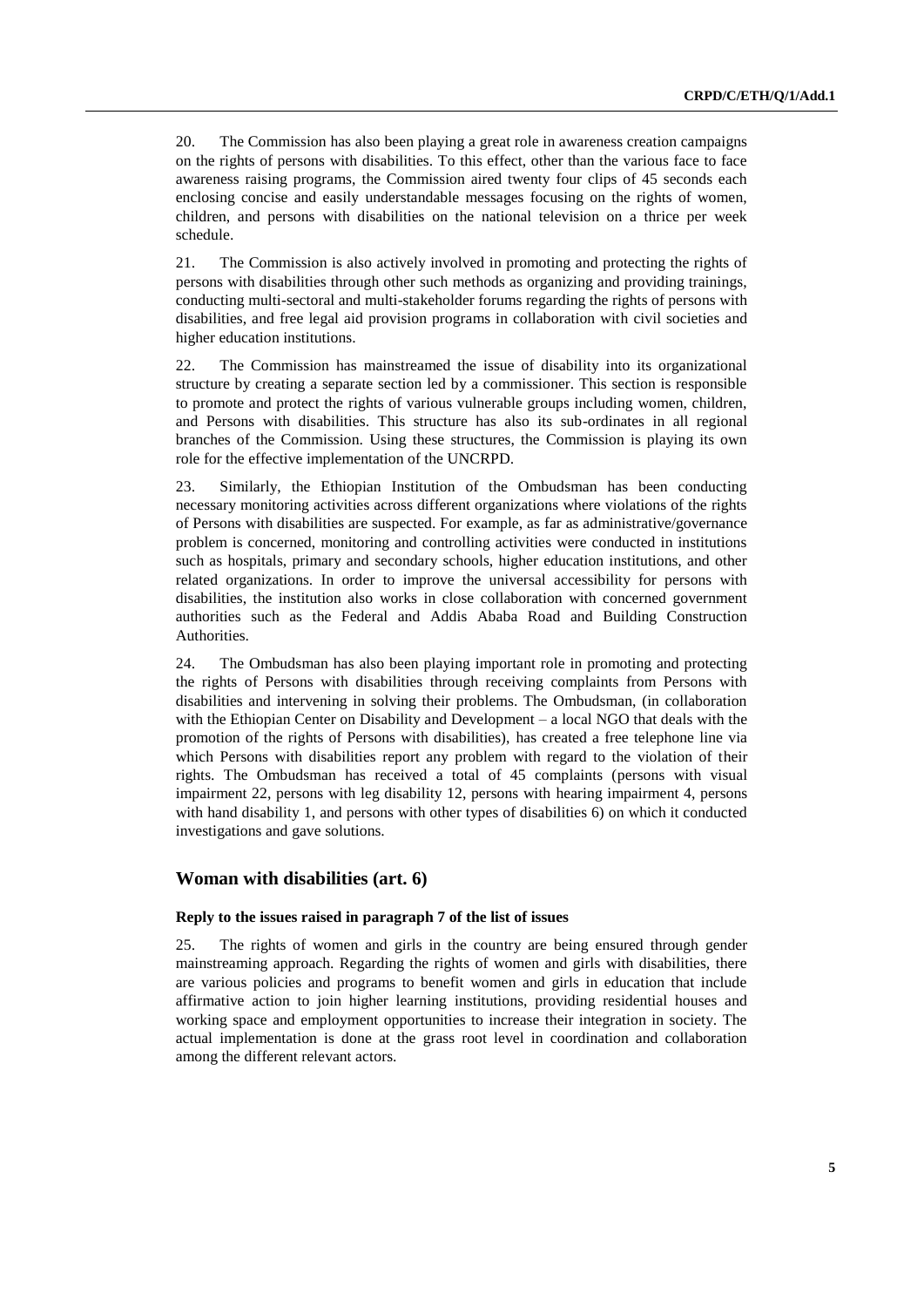# **Children with disabilities (art. 7)**

### **Reply to the issues raised in paragraph 8 of the list of issues**

26. Government sectors and private organizations (such as justice and court, education, social security and the like) give due emphasis to address the problems of children with disabilities at different levels and scales of interventions depending on their mandates. The Ministry of Justice, currently Office of the Attorney General, has established a separate coordination office with similar structure at various levels including regional and districts (weredas) in order to protect the rights of children with disabilities against neglect and mistreatment in life. The Ministry of Education has been providing inclusive support and attention to children with disabilities starting during their pre-school education, and compulsory education to all children. The amended Public Servants'- and Private Organization Employees- Social Security schemes Proclamation Nos. 714/2011 and 715/2011 respectively) Article 40, No. 4(b) include persons with disabilities in the survivors pension which state that "Children of the deceased who are under the age of 18 years or in the case of incapacitated child or a child with mental health problem, under the age of 21 years." The extension of the survivors' age for pension benefit coverage from 18 to 21 years of age for persons with disabilities is to protect their rights against neglect and mistreatment in life.

### **Awareness raising (art. 8)**

#### **Reply to the issues raised in paragraph 9 of the list of issues**

27. Government sectors, DPOs, partner organizations and stakeholders have been developing and implementing various supportive proclamations and guidelines on raising awareness. In addition, awareness raising activities have been conducted using websites, radio and TV programs, Celebration of International Days, by organizing trainings, workshops and symposiums at national and sub-national levels through the participation of Persons with disabilities to prevent discrimination and stereotype against Persons with disabilities. Ethiopia has been popularizing the UNCRPD right after signing it and the document was translated into Amharic and other federal working languages. Consecutive Articles on the persons with disabilities have been posted in the two popular government newspapers (Addis Zemen and Ethiopian Herald).

### **Accessibility (art. 9)**

### **Reply to the issues raised in paragraph 10 of the list of issues**

28. The Ministry of Construction and Urban Development was among the leading government organs working on accessibility of public buildings to enable Persons with disabilities to live independently in barrier free buildings. The Ministry developed the Building Code Proclamation No. 624/2009, Building Regulation 243/2011 and a Directive to ensure the design of accessible buildings according to the standards, to give license to contractors for construction, to monitor and control buildings under construction. The Ministry also encourages through raising awareness for modifying existing buildings that are not accessible for Persons with disabilities built before the proclamation was issued.

29. The Ministry of Transport is responsible to regulate the construction of roads. Accordingly, in most urban areas, ramps and signals to cross roads for Persons with disabilities have been constructed. Most of the public buildings like schools, airport terminals, health service buildings, train stations, public toilets, government offices, are implementing the Building Code Proclamation and directive in their undertakings.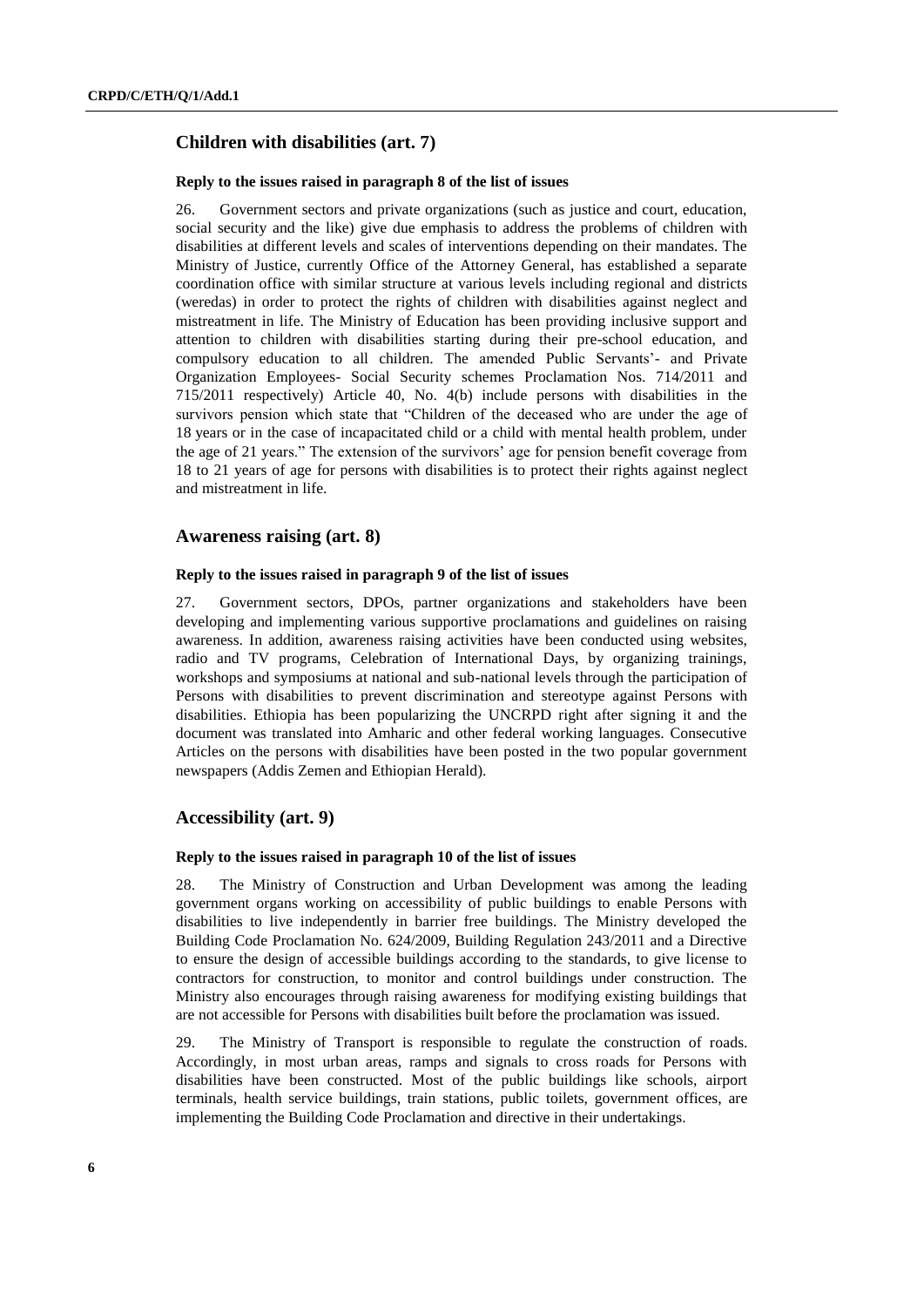30. The UNCRPD, the human rights convention, the 1995 Constitution, the Employment of persons with Disabilities Proclamation No. 568/2008, HIV/AIDs related materials and the National Social Protection Policy were translated in to accessible format (Braille) to persons with visual impairments and disseminated to different concerned organizations.

31. In the private sector, services providers (health, education, hotels, etc.,) are also being encouraged to make their infrastructures accessible to persons with disabilities.

### **Right to life (art. 10)**

### **Reply to the issues raised in paragraph 11 of the list of issues**

32. The Constitution grants the protection of the life of every citizen that includes the rights of Persons with disabilities to enjoy equal and nondiscriminatory rights. One of the major responsibilities of the then Ministry of Justice is to protect and promote the rights of Persons with disabilities to life. The Ministry in collaboration with other law enforcement parties (like the police) takes appropriate measures when their rights are violated. In addition, persons with disabilities are provided judicial protection and legal assistance whenever necessary to ensure that their lives are not deprived off. This includes persons with albinism. Therefore, the above legal measures are applicable to persons with disabilities including persons with albinism.

### **Situations of risk and humanitarian emergencies (art. 11)**

#### **Reply to the issues raised in paragraph 12 of the list of issues**

33. The then Disaster Risk Management and Food Security Sector (DRMFSS) that was under the Ministry of Agriculture and Natural Resources, now restructured as National Disaster Risk Management Commission is responsible for risks and emergency issues in the country. The National Disaster Risk Management Policy and Strategy (2013) deals with the disaster and risk management practices of the country in which Persons with disabilities are one of the targets. Disability issues and persons with disabilities are integrated and given due attention in the Disaster Risk Management Policy and Strategy document under the cross-cutting issues that states "Vulnerabilities associated with … disability … will be given due attention in DRM." Persons with disabilities are one of the most vulnerable and hardest hit segments of the society during emergencies that they need special care and attention. Poor and vulnerable Persons with disabilities are also given priority in humanitarian assistance, Rural- and Urban- Productive Safety Programs as Permanent Direct Support Clients or on unconditional cash or kind social safety net transfers to protect them from deprivation especially in drought prone areas. The International Day for Disaster Reduction is also being celebrated in the country to create awareness to policy makers, development partners, implementers and the society at large on the impact of Disaster and Risk especially on Persons with Disabilities.

# **Equal recognition before the law (art. 12)**

#### **Reply to the issues raised in paragraph 13 of the list of issues**

34. The Civil Code of the Empire of Ethiopia Proclamation No. 165 of 1960 in chapter 3 and 4 under Articles 339 and 388 uses the terms of insane persons, infirm persons, and feeble-minded, with mental diseases and incapable of understanding their actions. Nevertheless, all modern Ethiopian laws and practices disregard these terminologies and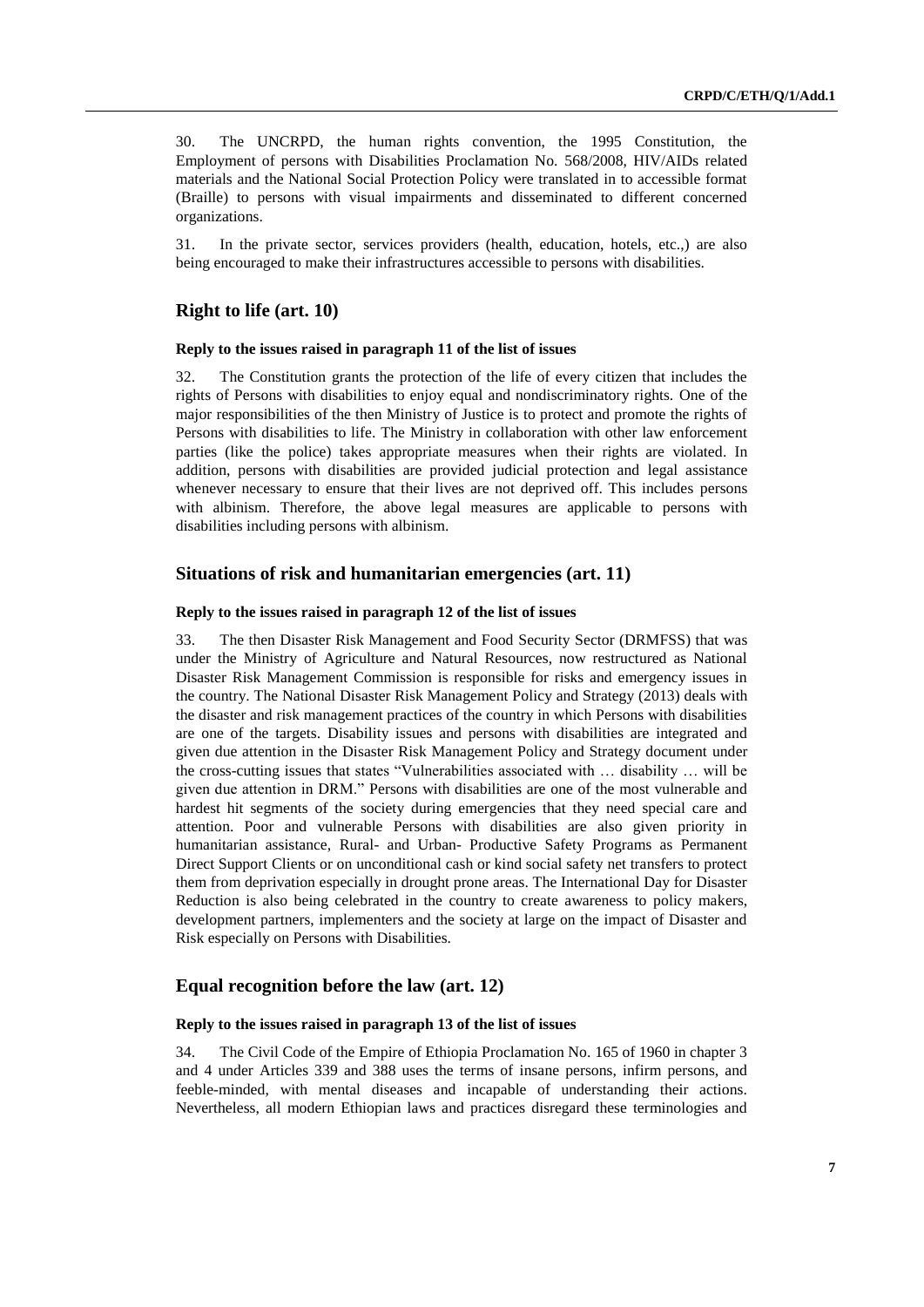consider them derogatory. To make the Civil Code compatible with the current National and International laws and procedures, the Federal Attorney General is in the process of conducting a study to revise the Civil Code.

### **Reply to the issues raised in paragraph 14 of the list of issues**

35. According to the Ministry of Health, persons with intellectual impairment and psychosocial disabilities have the right to be informed consent for treatment, admission and discharge from any hospital in the county. Persons with intellectual disabilities can access any nearby hospitals for treatment without any precondition. There are government and nongovernment mental health service providers. The Ministry is also working on awareness creation to expand community based mental health related services.

36. The National Electoral Board of Ethiopia is responsible for handling election votes and handle complaint cases. Persons with disabilities, like any other citizen, have the Constitutional right to vote and bring complaints. If Persons with disabilities face any problem of excluding them from registration or from using their rights during election, perpetrators are subject to punishment as per the amended electoral law of Ethiopia, Proclamation No. 532/2007, and the Federal Criminal Law. Therefore, since the Constitution gives equal rights to every citizen, Persons with disabilities enjoy every right like any other citizen in the country.

### **Access to Justice (art. 13)**

### **Reply to the issues raised in paragraph 15 of the list of issues**

37. In Ethiopia, Persons with disabilities have supports in the different stages of legal procedures. If a person with disabilities needs legal assistance due to resource or any other constraints, one gets free legal service. In the Criminal procedure, if the suspected is a person with hearing impairment and/ or speech difficulties, the court assigns sign language interpreter(s). The Federation of Ethiopian National Associations of Persons with Disabilities (FENAPD) provides free legal support in the legal process to its members when they face constraints.

38. The Ministry of Labour and Social Affairs has also been continuously organizing and conducting awareness raising and training to staffs of the justice sector to promote the UNCRPD especially on reasonable- and procedural- accommodations in the justice sector at the federal and regional levels. The then Ministry of Justice has also given short- and long-term trainings to Attorneys, lawyers, court staffs, legal experts, judges, and middle managers on mainstreaming disability issue and sign language.

# **Liberty and security of the person (art. 14)**

### **Reply to the issues raised in paragraph 16 of the list of issues**

39. The fundamental rights and dignity of all Ethiopian citizens are indiscriminately fully respected in the Constitution. No citizen is arrested without the decision of the court. Illegal or forced detention is prohibited. Article 18 No. 1 of the Constitution states that "Everyone has the right to protection against cruel, inhuman or degrading treatment or punishment." Therefore, there is no forced detention and treatment on the basis of impairment.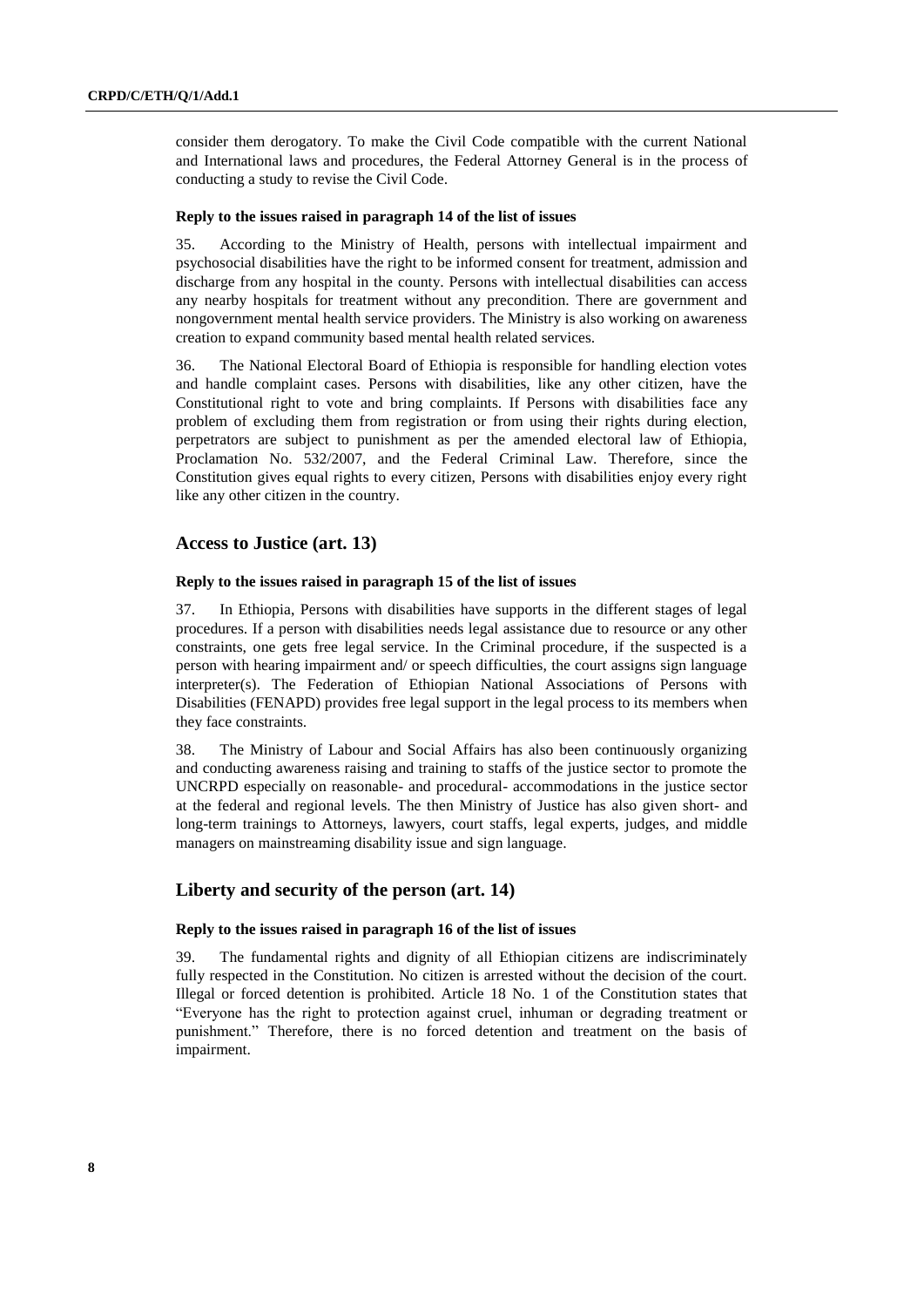# **Freedom from exploitation, violence and abuse (art. 16)**

### **Reply to the issues raised in paragraph 17 of the list of issues**

40. A Federal National Coordination Body, drawn from pertinent government and Nongovernment organizations, has been established to protect the rights of women and girls from abuse and violence, and support for those victims of abuse and violence. The National Coordination Body has technical committees under it. A strategy has been designed and plans prepared to provide health, justice and social services to victims of abuse and violence in a "one stop center." There has been raising awareness on the fight against harmful traditional practices including female genital mutilation. As a result, improvements have been recorded in terms of reduction in the rate of harmful practices including female genital mutilation. There are initiatives to sue perpetrators and their collaborators of genital mutilation.

# **Living independently and being included in the community (art. 19)**

### **Reply to the issues raised in paragraph 18 of the list of issues**

41. Government and non-government organizations provide rehabilitation services to support people with mental health problems to enable them lead independent life. Mental health related services within communities are provided by Health Extension Workers and nurses. Persons with disabilities are encouraged to participate and involve in cultural shows like music, sport including Paralympics, and to organize bazaars. This is to enhance the participation of persons with disabilities in communities for reintegration and to lead independent life. However, the mental health service coverage in this regard is very low.

### **Freedom of expression and opinion, and access to information (art. 21)**

### **Reply to the issues raised in paragraph 19 of the list of issues**

42. Article 29 of the Constitution provides equal right to everyone including Persons with disabilities for the right of thought, opinion, expression and access to information. To transform the constitutional right in to action, measures have been taken. A Memorandum of Understanding (MoU) was signed between the Ministry of Labour and Social Affairs and Ethiopian Broadcasting Authority the latter to coordinate public and private printed and electronic Media information to be accessible for the expression of the rights of persons with disabilities. Based on the MoU, a Media forum (electronic and printing) was established to promote the rights of Persons with disabilities and enhance their participation in all walks of their lives to fully enjoy their rights. Different programs on disability and the affairs of Persons with disabilities have been transmitted on Television and Radio. The Authority issued an Advertisement Proclamation No. 759/2012 among others to protect harmfulness of advertisement and regulate the rights of people. Article 7 No. 4 of the proclamation states that an advertisement that undermines the dignity or emotional feeling of physically disabled person is deemed to have unlawful or immoral content or presentation.

43. With the cooperation between the Ministry of Labor and Social Affairs and FENAPD, a resource center was established for persons with disabilities to facilitate their access to information and to express their opinions.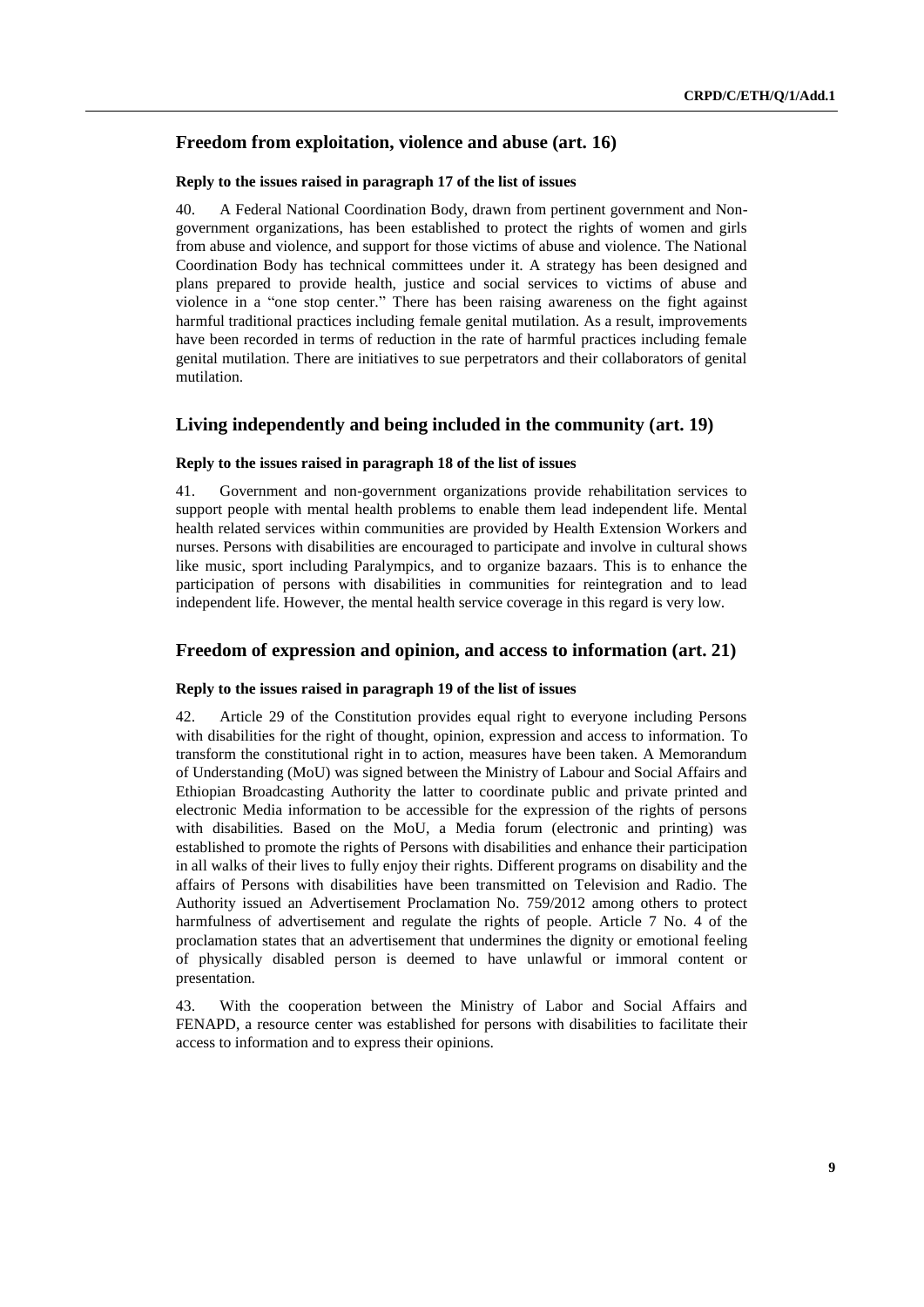#### **Reply to the issues raised in paragraph 20 of the list of issues**

44. As part of special needs education, sign language departments have been opened in different eight Colleges and five Universities in the country to train sign language interpreters. The departments have been producing graduates on sign language at Diploma and Bachelor Degree Levels. Most colleges of the country also give sign language training to primary school teachers as an additional course to make education all inclusive for students with hearing impairment and speech difficulties. Different Television transmission programs have regular sign language translation coverage. Different meetings, workshops and symposiums have also sign language translation to reach persons with hearing impairments.

# **Respect for home and the family (art. 23)**

#### **Reply to the issues raised in paragraph 21 of the list of issues**

45. The right to marriage, personal and family life is clearly given in the Constitution and more particularly under Article 34, No. 5 which says that "Particulars shall be determined by law." The Family Code (2000) was designed both in Amharic and English versions based on the constitutional provision. The Amharic Version of the Family code does not use the word and concept of "disability" at all in the whole document. However, the word "disability" is used in Article 34 of the English version of the Code, under Nos. 2 and 3 to refer to judicial interdiction in the Amharic version. In Article 51, No. 1 of the English version the term "under disability" is used to mean "inability of one of the spouses to lead the family" in the Amharic version. In Article 220 under the title of "Default of one of the Parents" No. 1 the word "disability" is used to refer to "lack of capacity to lead the family" in the Amharic version. The judicial procedure in Ethiopia uses the Amharic Version at Federal level and regional languages at the regional states that the English version is not used in the due process of law which means that the Amharic version and the regional family codes developed based on the Amharic version have final legal authority.

46. Therefore, there is no discrimination regarding marriage and family life in Ethiopia neither in the constitution, the family code nor any other laws. However, it is well recognized that the word "disability" in the English version of the Family Code used inappropriately not to mean disability as used in the UNCPD shall be repealed, and the Family Code to be revised to make marriage and family life disability inclusive.

47. Regarding community based supports, the regional bureaus of Labour and Social Affairs provide psychosocial and economic supports, the food security bureaus provide cash/kind safety net transfers and the ministry of health and its regional bureaus provide family planning, safe contraceptive methods and reproductive health and other health related services.

# **Education (art. 24)**

#### **Reply to the issues raised in paragraph 22 of the list of issues**

48. Various efforts have been made to make persons with disabilities beneficiaries of the education policy. The Strategy on Special Needs/Inclusive Education (2012) recognizes the rights of persons with disabilities to inclusive education at all levels. The Ministry of Education has given special emphasis to promote the education of all persons with disabilities i.e. children, youth and adults. Accessibility at schools has been improved by building schools near their houses living with their parents. Moreover, special classes and/or special schools for learners with disabilities have been opened. Inclusive Education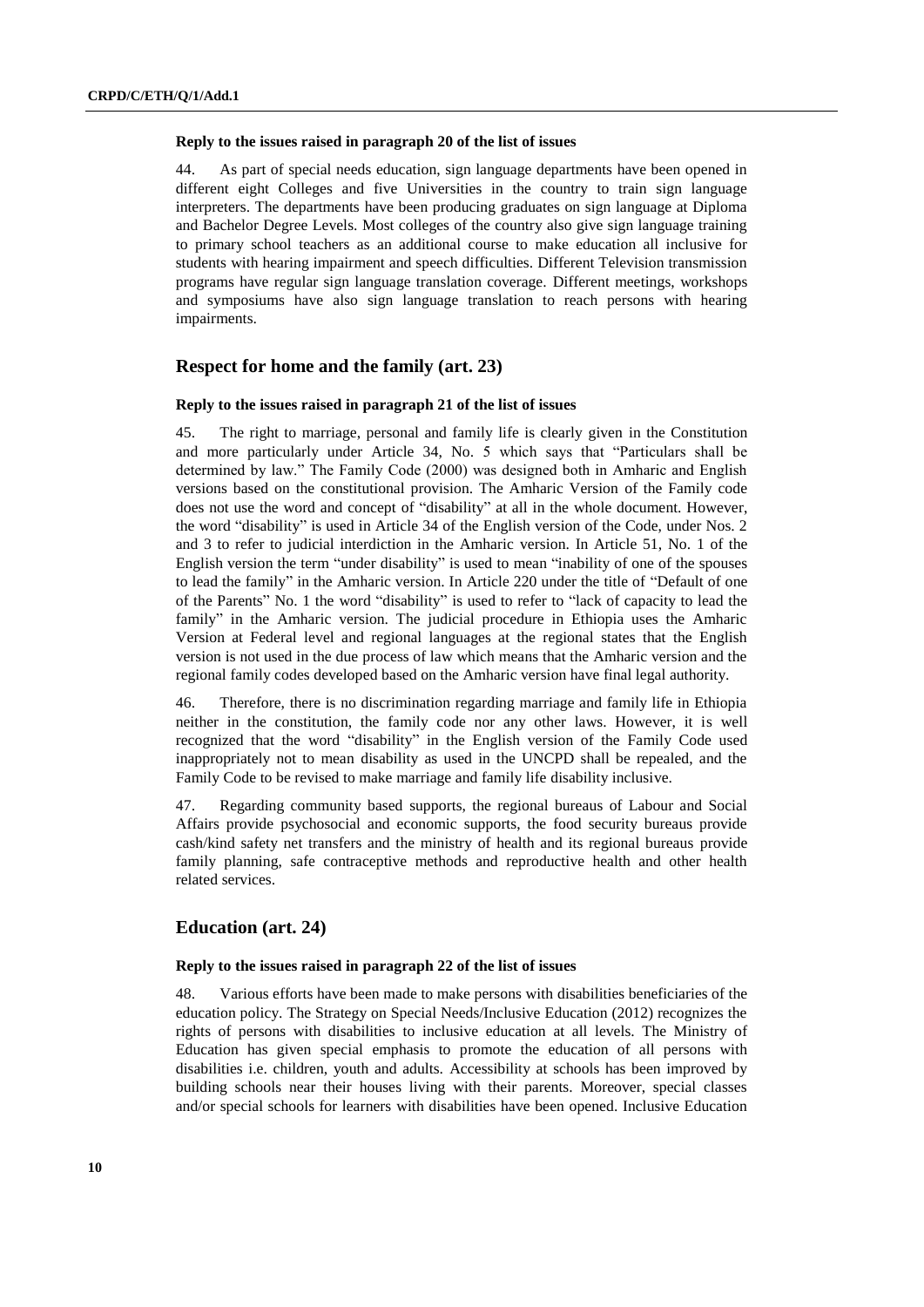Approach is also being implemented in order to address the needs of those students with disabilities. To enhance the quality and accessibility of education for students with disabilities, the following measures have been taken by the Ministry of Education: a special needs and inclusive education curriculum has been revised; an implementation guideline for special needs and inclusive education has been developed; 113 inclusive education resource centers have been established to provide support to students with special needs; teaching aid materials for mathematics has been prepared; curriculum harmonization guideline has been prepared; Special Needs Education and Inclusive Education Communication Strategy and guideline has been prepared (2012); a manual for incorporation of special needs and inclusive education in Technical Vocational Education and Training (TVET) has also been prepared; reference manual on Special Needs Education for Higher Learning Education has been prepared; departments of Special Needs Education have been opened in eight Colleges and five Universities in the country.

### **Health (art. 25)**

### **Reply to the issues raised in paragraph 23 of the list of issues**

The Ministry of Education provides trainings on the job and in universities to professionals who work in the teaching and learning process to provide care and support to children with disabilities at school. In addition, the Ministry of Education assigns focal persons responsible to attend children with disabilities and help them at times of any inconvenience and assist them to get first aid supports and refer them to hospitals for further treatments.

50. The Ministry of Health also provides trainings on the job and in universities to professionals who work in the health service provision at health posts, clinics, and hospitals. Health professionals give priority in treating children with disabilities in the provision of health services.

51. Under the auspicious of the Ministry of Labor and Social Affairs, children with disabilities are prime beneficiaries of physical rehabilitation services that include provision of prosthetic and orthotics appliances and physiotherapy services in ten government and other nongovernment physical rehabilitation centers located at different parts of the country. Social Workers in different social services works help to link children with disabilities to other complementary services.

### **Reply to the issues raised in paragraph 24 of the list of issues**

52. Persons living with HIV/AIDS are not considered as persons with disabilities in the state party. HIV/AIDs, coupled with disability, has a severe impact on persons with disabilities. Regular trainings are given to education and health sector professionals on the job and in line with core courses. The objective of trainings is to give special attention to persons with disabilities during the provision of services catered by the different sectors. The Ministry of Health trains professionals on sign language to assist persons with hearing impairment during treatment, provide guidance and counseling and information services to persons with disabilities on sexual reproductive health HIV and STIs at health posts, clinics and hospitals.

53. The HIV/AIDs Prevention and Control Office in collaboration with the Ministry of Labour and Social Affairs give trainings to DPOs, at different levels, to support their members with HIV/AIDS to adjust their living styles including to take proper medication and integrate in to their communities. The above institutions also prepared, documentary film on the impact of HIV/AIDS on disability, brochures and pamphlets using brails on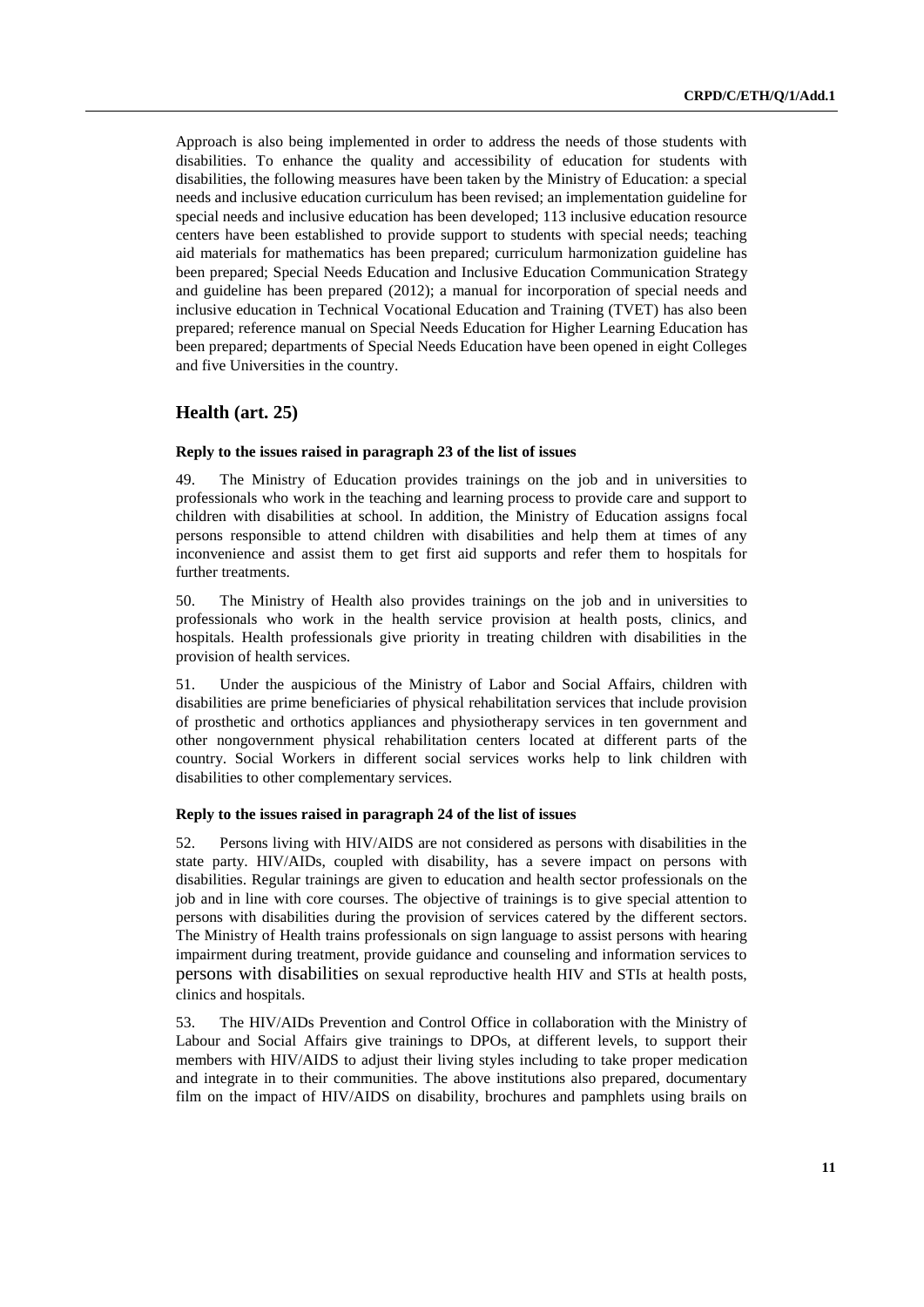behavioral change communication regarding the transmission of HIV/AIDS, control and treatment up to the grassroots levels that include the rural areas.

### **Habilitation and rehabilitation (art. 26)**

### **Reply to the issues raised in paragraph 25 of the list of issues**

54. Early childhood program aimed at habilitating children with disabilities is incorporated in the pre-school strategy in the Ministry of Education. The program is also included in the service provision strategy of the Ministry of Health. Children with disabilities are provided practical gait training to familiarize with their new appliances. In general, the issue of childhood rehabilitation program is being mainstreamed in deferent sectors to benefit children with disabilities at all levels.

# **Work and employment (art. 27)**

### **Reply to the issues raised in paragraph 26 of the list of issues**

55. The Rights to Employment for Persons with disabilities Proclamation No. 568/2008 makes null and void any law, practice, customs, attitude and other discriminatory situations that limit equal opportunities for Persons with disabilities. As the result of the efforts for employment opportunities for Persons with disabilities, the number of employed Persons with disabilities has been increasing from time to time. According to the Ministry of Public Service and Human Resource Development, Four Thousand Three Hundred Thirty Nine (4,339) Persons with various types of disabilities have been employed in different government and private sector institutions in the country. These are: with hearing impairment 192 (Male 137 & Female 55), with speech difficulties 76 (Male 56 & Female 20), with visual impairment 614 (Male 422 & Female 192), physically handicapped who use wheelchair and crutches 1912 (Male 1358 & Female 554), and with other types of disabilities 1545 (Male 912 & Female 633).

### **Adequate standard of living and social protection (art. 28)**

### **Reply to the issues raised in paragraph 27 of the list of issues**

56. Ethiopia has been implementing the second largest Productive Safety Net Program (PSNP) in Sub-Saharan Africa since 2005. The objective of the program is to support through cash or food transfers to transitory and chronic food insecure consisting of 8.3 million chronic food insecure and 1.7 million transitory food insecure clients out of whom 1.36 million are labor constrained direct beneficiary clients in selected food insecure districts of the country. The PSNP is being run by the Ministry of Agriculture. The permanent direct support is amongst the poorest and most vulnerable. The labor constrained caseloads include quite large number of Persons with disabilities. The PSNP clients of each household do not have detail individual profile that it is not possible to provide accurate data on the number of beneficiaries of Persons with disabilities.

# **Participation in political and public life (art. 29)**

#### **Reply to the issues raised in paragraph 28 of the list of issues**

57. The National Electoral Board of Ethiopia has been working to ensure equal participation of all citizens in the national election process. The rights of Persons with disabilities including the blind to effectively participate in the election process is clearly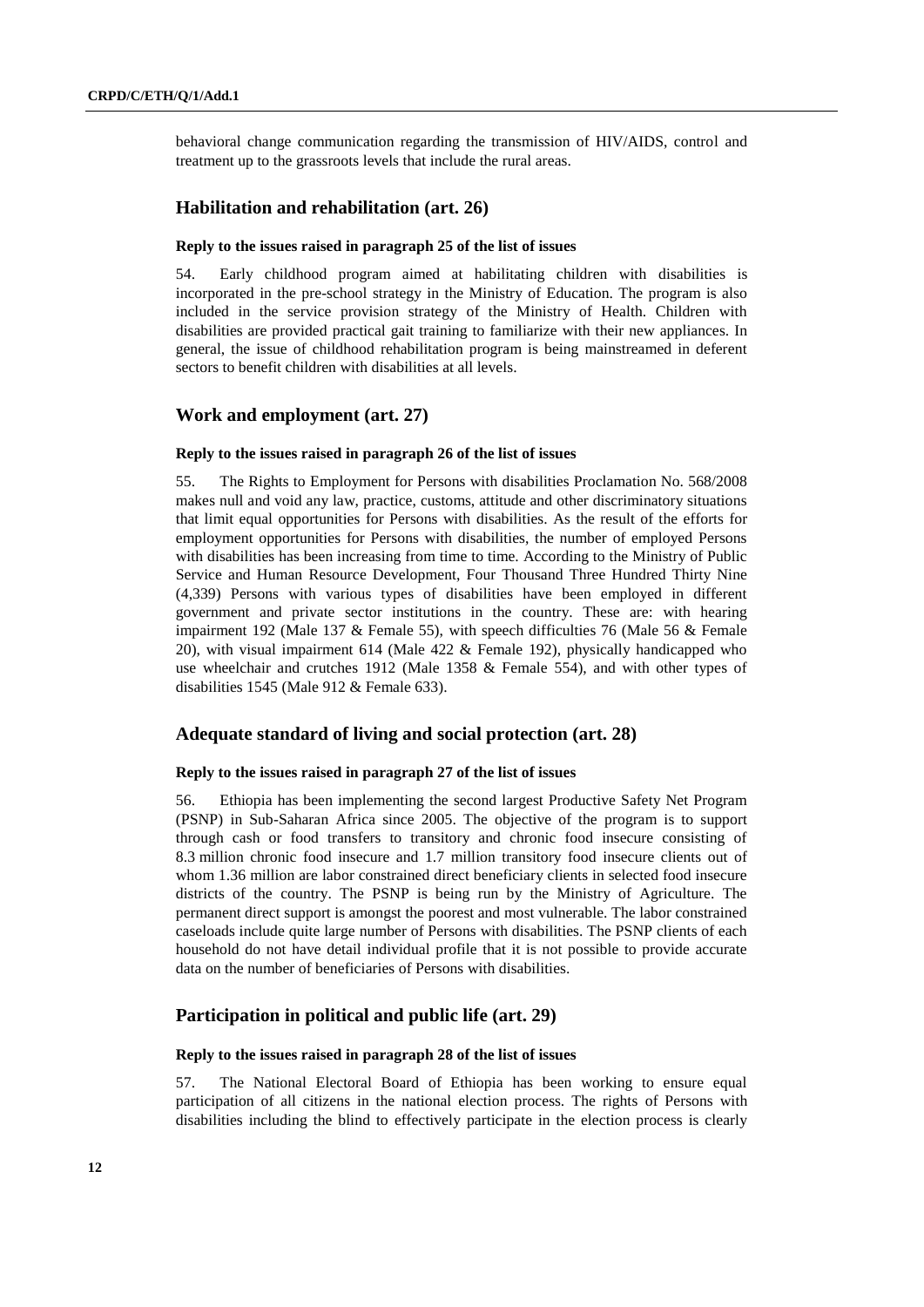indicated in the Electoral Law (Proclamation), Directive, and Regulation. The Electoral Law of Ethiopia Proclamation No. 532/2007 enabled persons with disabilities to elect and be elected with their full constitutional rights and without any constraints. The directive of the Board for the Registration of Electors No. 2/2009 (as amended) states that; Persons with disabilities shall be given the opportunity to participate in elections as they have the right to elect or to be elected. Persons with disabilities fully participate during the preparation of rules and guidelines governing election procedures through their representatives. The Organization and Procedure of Grievance Hearing Committees at Every Level during Elections Regulation No. 1/2009 (as amended) of the Board gives the right to enable every Ethiopian citizen to exercise ones democratic right to elect and to be elected and to provide transparent procedure by promptly settling disputes that arise in the electoral process, while a citizen is engaged in the experience of one's rights.

58. Moreover, awareness raising trainings on the rights of persons with disabilities related to election has also been given to representatives of associations of Persons with disabilities and those in various leadership positions.

# **C. Specific Obligations**

### **Reply to the issues raised in paragraph 29 of the list of issues**

59. In order to gather reliable information for proper policy designs and planning for Persons with disabilities based on the findings of the next national census, the Central .Statistics Agency (CSA) has been dealing with the required preparatory works. One of these major preparations is the establishment of a Task Force Committee (being led by Ministry of Labor and Social Affairs comprising of CSA, different concerned government intuitions, development partners and DPOs) that works on the definition of different types of disabilities in relation UNCRPD. This is to have a common understanding on the concept and definition of Persons with disabilities in line with the UNCRPD and to give guide for enumerators in the census. To facilitate and help in guiding the task force in the process of setting the necessary preconditions for proper counting of person with disabilities in the next census, a focal expert was trained abroad in disability statistics. It has also been recognized that the public lacks clear understanding on the concept of disability that it does not give the correct information on disability and persons with disabilities during censuses. It is planned to aware the public in anticipation of providing correct information about persons with disabilities in households during the census. Thus, the CSA has finalized the preparation including the questionnaires for the census that enumerators will be trained before going to the fields.

#### **Reply to the issues raised in paragraph 30 of the list of issues**

60. The first and second Growth and Transformation Plans (GTPs) have addressed the issues of Persons with disabilities to mainstream in all sectors. The focus of GTP I was to provide community based services. GTP II anticipates the establishment of social protection system where Persons with disabilities will be equally participating and benefiting from the overall development interventions of the country. The plan also considers Agenda 2030, Sustainable Development (SDGs). Organizations of Persons with disabilities were involved in the development process and implementation of the GTPs. The Ministry of Labor and Social Affairs is a focal Ministry to coordinate the affairs and activities of Persons with disabilities. Thus, Organizations of Persons with disabilities are one of the constituencies of the Ministry that they have regular meetings with the Ministry to discuss on planning, implementation and monitoring of activities of the targets set in the GTPs.